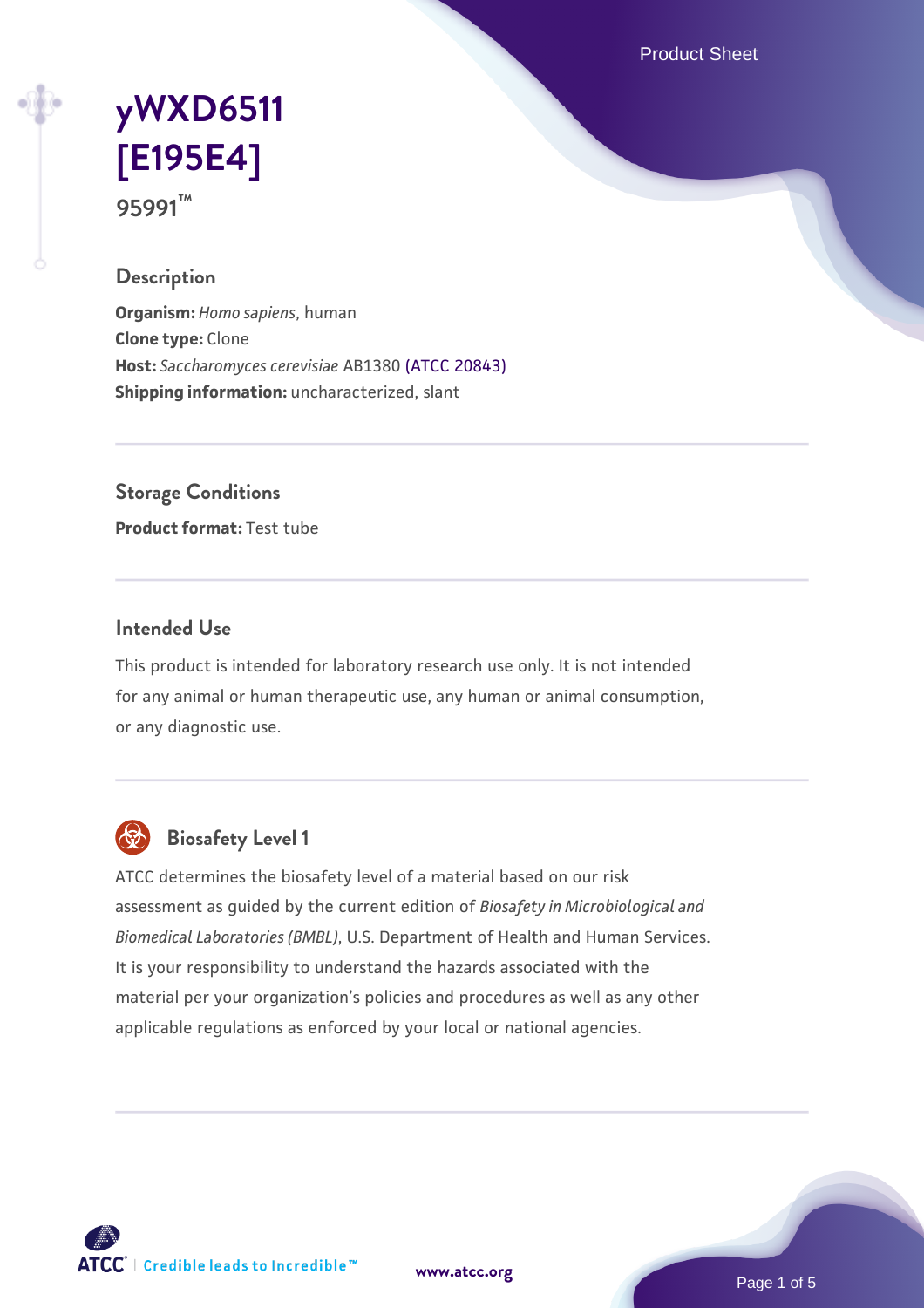## **Certificate of Analysis**

For batch-specific test results, refer to the applicable certificate of analysis that can be found at www.atcc.org.

#### **Insert Information**

**Type of DNA:** genomic **Genome:** Homo sapiens **Chromosome:** X **Gene name:** DNA Segment **Gene product:** DNA Segment **Contains complete coding sequence:** Unknown

#### **Vector Information**

**Type of vector:** YAC **Markers:** SUP4; URA3; TRP1

## **Growth Conditions**

**Medium:**  [ATCC Medium 1245: YEPD](https://www.atcc.org/-/media/product-assets/documents/microbial-media-formulations/1/2/4/5/atcc-medium-1245.pdf?rev=705ca55d1b6f490a808a965d5c072196) **Temperature:** 30°C

## **Notes**

More information may be available from ATCC (http://www.atcc.org or 703- 365-2620).

## **Material Citation**

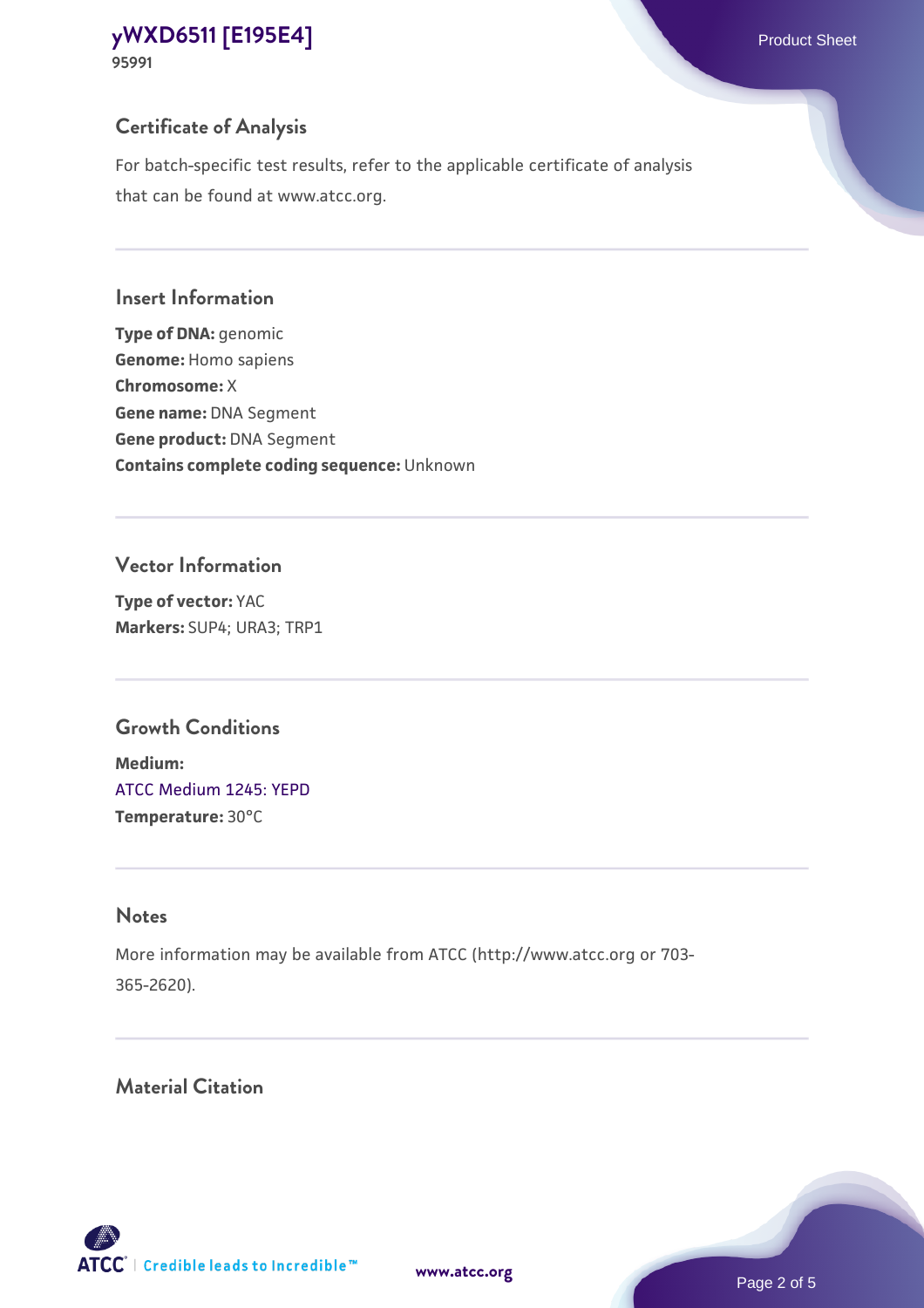If use of this material results in a scientific publication, please cite the material in the following manner: yWXD6511 [E195E4] (ATCC 95991)

#### **References**

References and other information relating to this material are available at www.atcc.org.

#### **Warranty**

The product is provided 'AS IS' and the viability of  $ATCC<sup>®</sup>$  products is warranted for 30 days from the date of shipment, provided that the customer has stored and handled the product according to the information included on the product information sheet, website, and Certificate of Analysis. For living cultures, ATCC lists the media formulation and reagents that have been found to be effective for the product. While other unspecified media and reagents may also produce satisfactory results, a change in the ATCC and/or depositor-recommended protocols may affect the recovery, growth, and/or function of the product. If an alternative medium formulation or reagent is used, the ATCC warranty for viability is no longer valid. Except as expressly set forth herein, no other warranties of any kind are provided, express or implied, including, but not limited to, any implied warranties of merchantability, fitness for a particular purpose, manufacture according to cGMP standards, typicality, safety, accuracy, and/or noninfringement.

#### **Disclaimers**

This product is intended for laboratory research use only. It is not intended for any animal or human therapeutic use, any human or animal consumption,





Page 3 of 5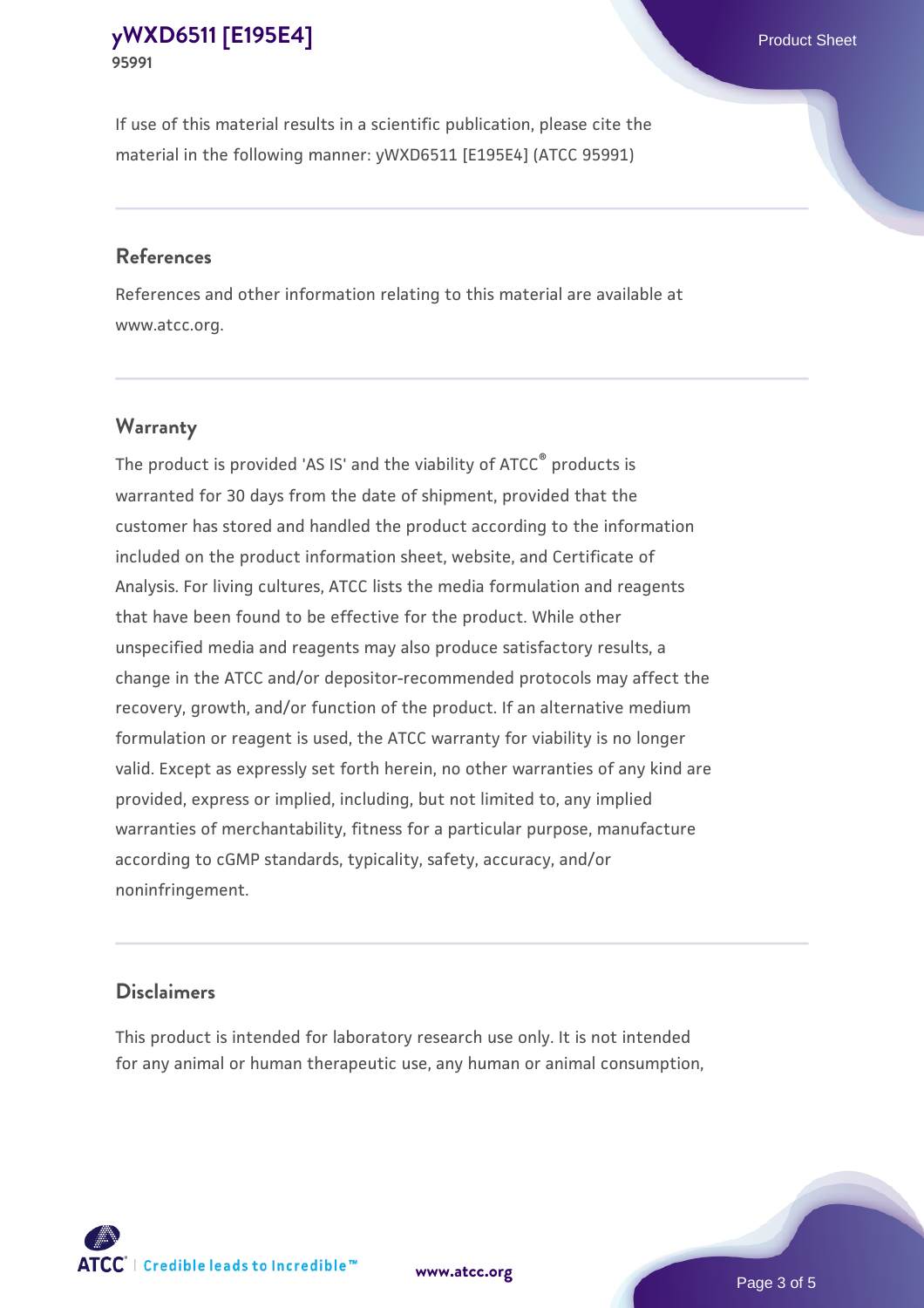or any diagnostic use. Any proposed commercial use is prohibited without a license from ATCC.

While ATCC uses reasonable efforts to include accurate and up-to-date information on this product sheet, ATCC makes no warranties or representations as to its accuracy. Citations from scientific literature and patents are provided for informational purposes only. ATCC does not warrant that such information has been confirmed to be accurate or complete and the customer bears the sole responsibility of confirming the accuracy and completeness of any such information.

This product is sent on the condition that the customer is responsible for and assumes all risk and responsibility in connection with the receipt, handling, storage, disposal, and use of the ATCC product including without limitation taking all appropriate safety and handling precautions to minimize health or environmental risk. As a condition of receiving the material, the customer agrees that any activity undertaken with the ATCC product and any progeny or modifications will be conducted in compliance with all applicable laws, regulations, and guidelines. This product is provided 'AS IS' with no representations or warranties whatsoever except as expressly set forth herein and in no event shall ATCC, its parents, subsidiaries, directors, officers, agents, employees, assigns, successors, and affiliates be liable for indirect, special, incidental, or consequential damages of any kind in connection with or arising out of the customer's use of the product. While reasonable effort is made to ensure authenticity and reliability of materials on deposit, ATCC is not liable for damages arising from the misidentification or misrepresentation of such materials.

Please see the material transfer agreement (MTA) for further details regarding the use of this product. The MTA is available at www.atcc.org.

## **Copyright and Trademark Information**

© ATCC 2021. All rights reserved.

ATCC is a registered trademark of the American Type Culture Collection.



**[www.atcc.org](http://www.atcc.org)**

Page 4 of 5